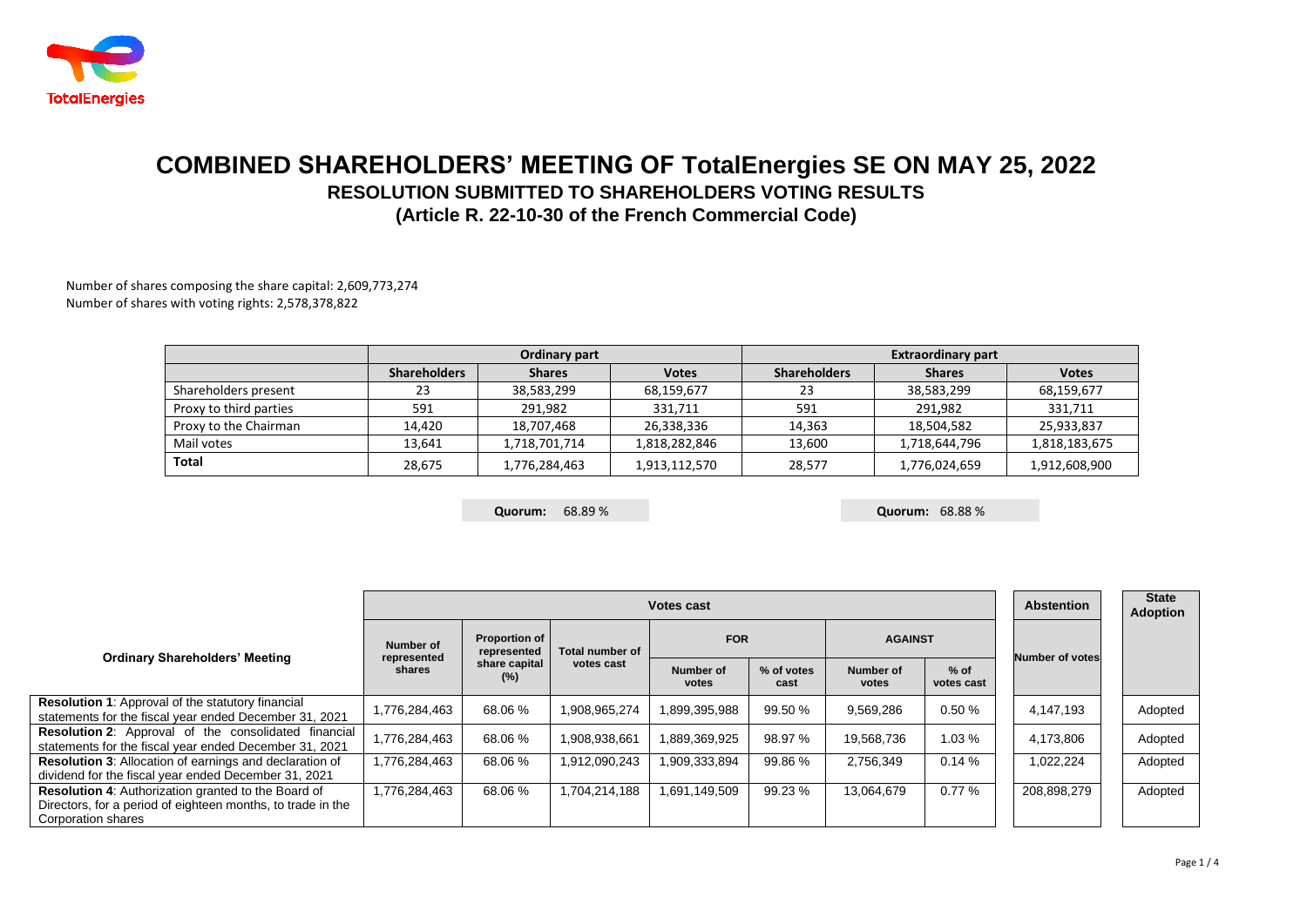

|                                                                                                                                                                                                                                                                             | <b>Votes cast</b>               |                                     |                                                |                    |                    |                    |                      |                        | <b>State</b><br><b>Adoption</b> |
|-----------------------------------------------------------------------------------------------------------------------------------------------------------------------------------------------------------------------------------------------------------------------------|---------------------------------|-------------------------------------|------------------------------------------------|--------------------|--------------------|--------------------|----------------------|------------------------|---------------------------------|
| <b>Ordinary Shareholders' Meeting</b>                                                                                                                                                                                                                                       | <b>Number of</b><br>represented | <b>Proportion of</b><br>represented | <b>Total number of</b><br>votes cast<br>$(\%)$ | <b>FOR</b>         |                    | <b>AGAINST</b>     |                      | <b>Number of votes</b> |                                 |
|                                                                                                                                                                                                                                                                             | shares                          | share capital                       |                                                | Number of<br>votes | % of votes<br>cast | Number of<br>votes | $%$ of<br>votes cast |                        |                                 |
| Resolution 5: Agreements covered by Articles L. 225-38<br>et seq. of the French Commercial Code                                                                                                                                                                             | 1,775,945,768                   | 68.05 %                             | 1,910,918,504                                  | 1,910,208,730      | 99.96 %            | 709,774            | 0.04%                | 1,683,155              | Adopted                         |
| Resolution 6: Renewal of Ms. Lise Croteau's term as<br>director                                                                                                                                                                                                             | 1,776,284,463                   | 68.06 %                             | 1,909,531,258                                  | 1,804,385,500      | 94.49%             | 105,145,758        | 5.51%                | 3,581,209              | Adopted                         |
| <b>Resolution 7: Renewal of Ms. Maria van der Hoeven's</b><br>term as director                                                                                                                                                                                              | 1,776,284,463                   | 68.06%                              | 1,909,503,131                                  | 1,783,281,700      | 93.39%             | 126,221,431        | 6.61%                | 3,609,336              | Adopted                         |
| Resolution 8: Renewal of Mr. Jean Lemierre's term as a<br>director                                                                                                                                                                                                          | 1,776,284,463                   | 68.06 %                             | 1,902,175,937                                  | 1,778,494,597      | 93.50%             | 123,681,340        | 6.50%                | 10,936,530             | Adopted                         |
| Resolution 9 (approved by the Board of Directors) <sup>(1)</sup> :<br>Appointment of a director representing employee<br>shareholders in accordance with Article 11 of the Articles<br>of Association                                                                       | 1,776,284,463                   | 68.06 %                             | 1,888,407,605                                  | 1,811,755,807      | 95.94%             | 76,651,798         | 4.06%                | 24,703,922             | Adopted                         |
| Resolution A (not approved by the Board of Directors) <sup>(1)</sup> :<br>Appointment of a director representing employee<br>shareholders in accordance with Article 11 of the Articles<br>of Association                                                                   | 1,776,284,463                   | 68.06%                              | 1,840,925,608                                  | 286,079,310        | 15.54%             | 1,554,846,298      | 84.46 %              | 68,888,219             | Rejected                        |
| Resolution B (not approved by the Board of Directors) <sup>(1)</sup> :<br>Appointment of a director representing employee<br>shareholders in accordance with Article 11 of the Articles<br>of Association                                                                   | 1,776,284,463                   | 68.06%                              | 1,838,505,414                                  | 223, 147, 664      | 12.14%             | 1,615,357,750      | 87.86%               | 68,903,132             | Rejected                        |
| Resolution C (not approved by the Board of Directors) (1):<br>Appointment of a director representing employee<br>shareholders in accordance with Article 11 of the Articles<br>of Association                                                                               | 1,776,284,463                   | 68.06 %                             | 1,840,879,223                                  | 276,058,621        | 15.00%             | 1,564,820,602      | 85.00 %              | 68,927,453             | Rejected                        |
| Resolution 10: Approval of the information relating to the<br>compensation of executive and non-executive directors<br>("mandataires sociaux") mentioned in paragraph I of Article<br>L. 22-10-9 of the French Commercial Code                                              | 1,776,284,463                   | 68.06 %                             | 1,910,346,251                                  | 1,803,196,021      | 94.39%             | 107,150,230        | 5.61%                | 2,766,216              | Adopted                         |
| Resolution 11: Approval of the compensation policy<br>applicable to directors                                                                                                                                                                                               | 1,776,284,463                   | 68.06 %                             | 1,910,277,331                                  | 1,891,279,320      | 99.01%             | 18,998,011         | 0.99%                | 2,835,136              | Adopted                         |
| Resolution 12: Approval of the fixed, variable and<br>extraordinary components making up the total<br>compensation and the in-kind benefits paid during the<br>fiscal year 2021 or allocated for that year to Mr. Patrick<br>Pouyanné, Chairman and Chief Executive Officer | 1.776.284.463                   | 68.06 %                             | 1,910,100,930                                  | 1.551.941.664      | 81.25%             | 358,159,266        | 18.75 %              | 3.011.537              | Adopted                         |
| Resolution 13: Approval of the compensation policy<br>applicable to the Chairman and Chief Executive Officer                                                                                                                                                                | 1,776,284,463                   | 68.06%                              | 1,903,516,388                                  | 1,520,994,616      | 79.90%             | 382,521,772        | 20.01%               | 9,596,079              | Adopted                         |
| Resolution 14: Renewal of Ernst & Young Audit as<br>statutory auditor                                                                                                                                                                                                       | 1,776,284,463                   | 68.06 %                             | 1,911,577,686                                  | 1,792,439,415      | 93.77 %            | 119,138,271        | 6.23%                | 1,534,781              | Adopted                         |

<sup>&</sup>lt;sup>(1)</sup> Resolutions 9, A, B and C: in accordance with Article 11 of the Corporation's Articles of Association, since <u>only one seat</u> of director representing employee shareholders is to be filled, only the candidate who rece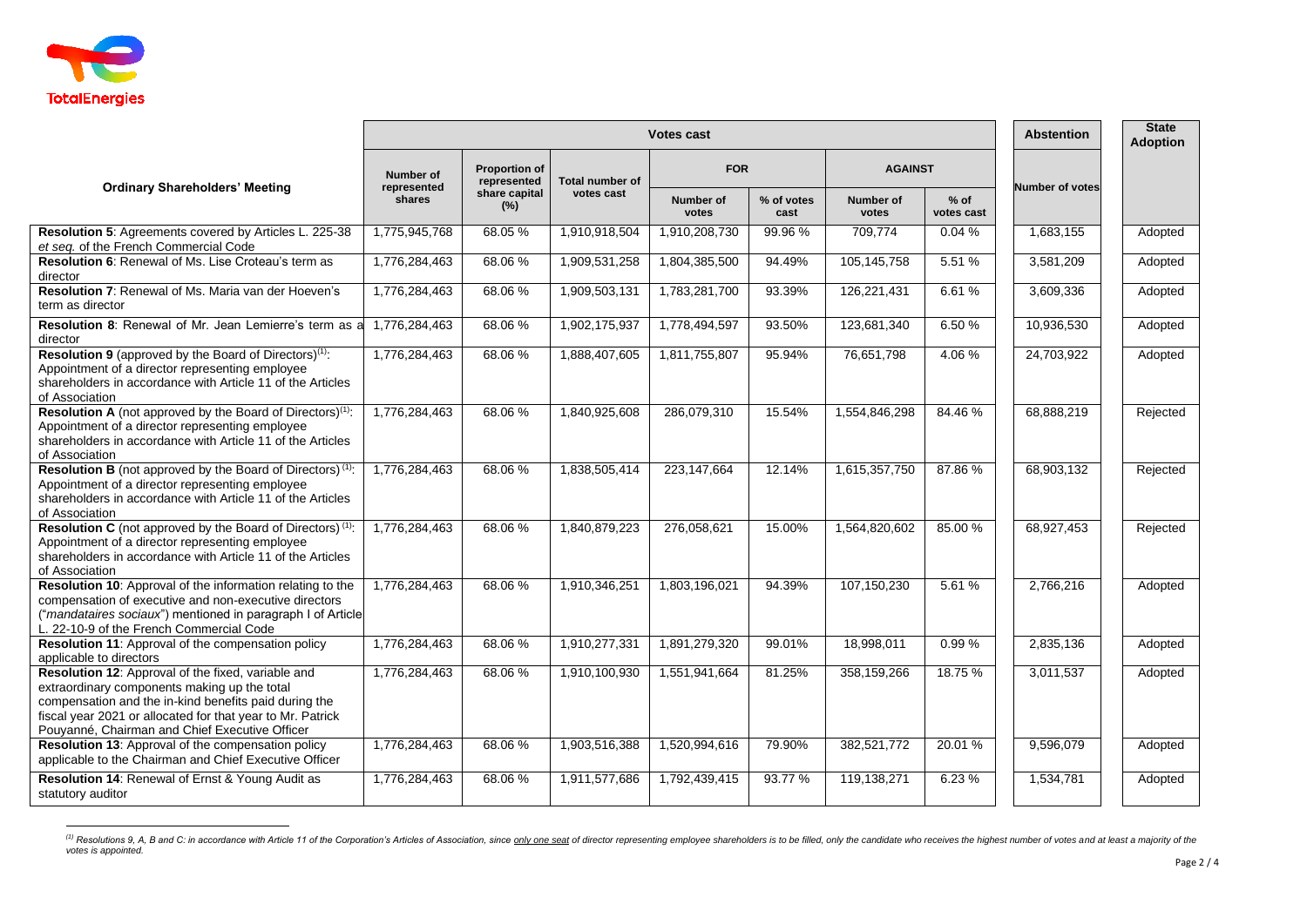

|                                                                                                                                                                                                                                                                                                                                          |                       | <b>Abstention</b>                                           | <b>State</b><br>Adoption      |                           |                    |                    |                      |                        |         |
|------------------------------------------------------------------------------------------------------------------------------------------------------------------------------------------------------------------------------------------------------------------------------------------------------------------------------------------|-----------------------|-------------------------------------------------------------|-------------------------------|---------------------------|--------------------|--------------------|----------------------|------------------------|---------|
|                                                                                                                                                                                                                                                                                                                                          | Number of             | <b>Proportion of</b><br>represented<br>share capital<br>(%) | Total number of<br>votes cast | <b>FOR</b>                |                    | <b>AGAINST</b>     |                      |                        |         |
| <b>Ordinary Shareholders' Meeting</b>                                                                                                                                                                                                                                                                                                    | represented<br>shares |                                                             |                               | <b>Number of</b><br>votes | % of votes<br>cast | Number of<br>votes | $%$ of<br>votes cast | <b>Number of votes</b> |         |
| <b>Resolution 15: Appointment of PricewaterhouseCoopers</b><br>Audit as statutory auditor                                                                                                                                                                                                                                                | 1,776,284,463         | 68.06%                                                      | 1,911,378,127                 | 888,220,371               | 98.79 %            | 23,157,756         | 1.21%                | 1,734,340              | Adopted |
| Resolution 16: Opinion on the Sustainability & Climate -<br>Progress Report 2022, reporting on the progress made in<br>the implementation of the Corporation's ambition with<br>respect to sustainable development and energy transition<br>towards carbon neutrality and its related targets by 2030<br>and complementing this ambition | 1,776,284,463         | 68.06%                                                      | 1.803.722.777                 | .603,333,942              | 88.89 %            | 200,388,835        | 11.11 %              | 109,389,690            | Adopted |

|                                                                                                                                                                                                                                                                                                                                                                                                                                                    | <b>Votes cast</b>                  |                                                          |                                      |                    |                    |                    |                         | <b>Abstention</b>      | <b>State</b><br><b>Adoption</b> |
|----------------------------------------------------------------------------------------------------------------------------------------------------------------------------------------------------------------------------------------------------------------------------------------------------------------------------------------------------------------------------------------------------------------------------------------------------|------------------------------------|----------------------------------------------------------|--------------------------------------|--------------------|--------------------|--------------------|-------------------------|------------------------|---------------------------------|
| <b>Extraordinary Shareholders' Meeting</b>                                                                                                                                                                                                                                                                                                                                                                                                         | Number of<br>represented<br>shares | <b>Proportion of</b><br>represented<br>share capital (%) | <b>Total number of</b><br>votes cast | <b>FOR</b>         |                    | <b>AGAINST</b>     |                         |                        |                                 |
|                                                                                                                                                                                                                                                                                                                                                                                                                                                    |                                    |                                                          |                                      | Number of<br>votes | % of votes<br>cast | Number of<br>votes | $%$ of<br>votes<br>cast | <b>Number of votes</b> |                                 |
| Resolution 17: Delegation of competence granted to the<br>Board of Directors, for a period of twenty-six months, to<br>increase the capital either by issuing ordinary shares<br>and/or securities giving access to the Corporation's share<br>capital or by incorporation of reserves, earnings or other,<br>with maintenance of the shareholders' preemptive<br>subscription right                                                               | 1,776,024,659                      | 68.05 %                                                  | 1,910,746,018                        | 1,831,080,004      | 95.83 %            | 79,666,014         | 4.17%                   | 1,862,779              | Adopted                         |
| <b>Resolution 18:</b> Delegation of competence granted to the<br>Board of Directors, for a period of twenty-six months, to<br>increase the capital, within the framework of a public<br>offering, by issuing ordinary shares and/or transferable<br>securities giving access to the Corporation's share capital,<br>with cancellation of the shareholders' preemptive<br>subscription right                                                        | 1,776,024,659                      | 68.05 %                                                  | 1,910,806,049                        | 1,623,359,204      | 84.96 %            | 287,446,845        | 15.04 %                 | 1,802,748              | Adopted                         |
| <b>Resolution 19:</b> Delegation of competence granted to the<br>Board of Directors, for a period of twenty-six months, to<br>issue, through an offer referred to in Article L. 411-2, 1° of<br>the French Monetary and Financial Code, ordinary shares<br>and/or securities giving access to the share capital of the<br>Corporation, resulting in a capital increase, with<br>cancellation of the shareholders' preemptive subscription<br>right | 1,776,024,659                      | 68.05 %                                                  | 1,910,784,841                        | 1,600,001,689      | 83.74 %            | 310,783,152        | 16.26 %                 | 1,823,956              | Adopted                         |